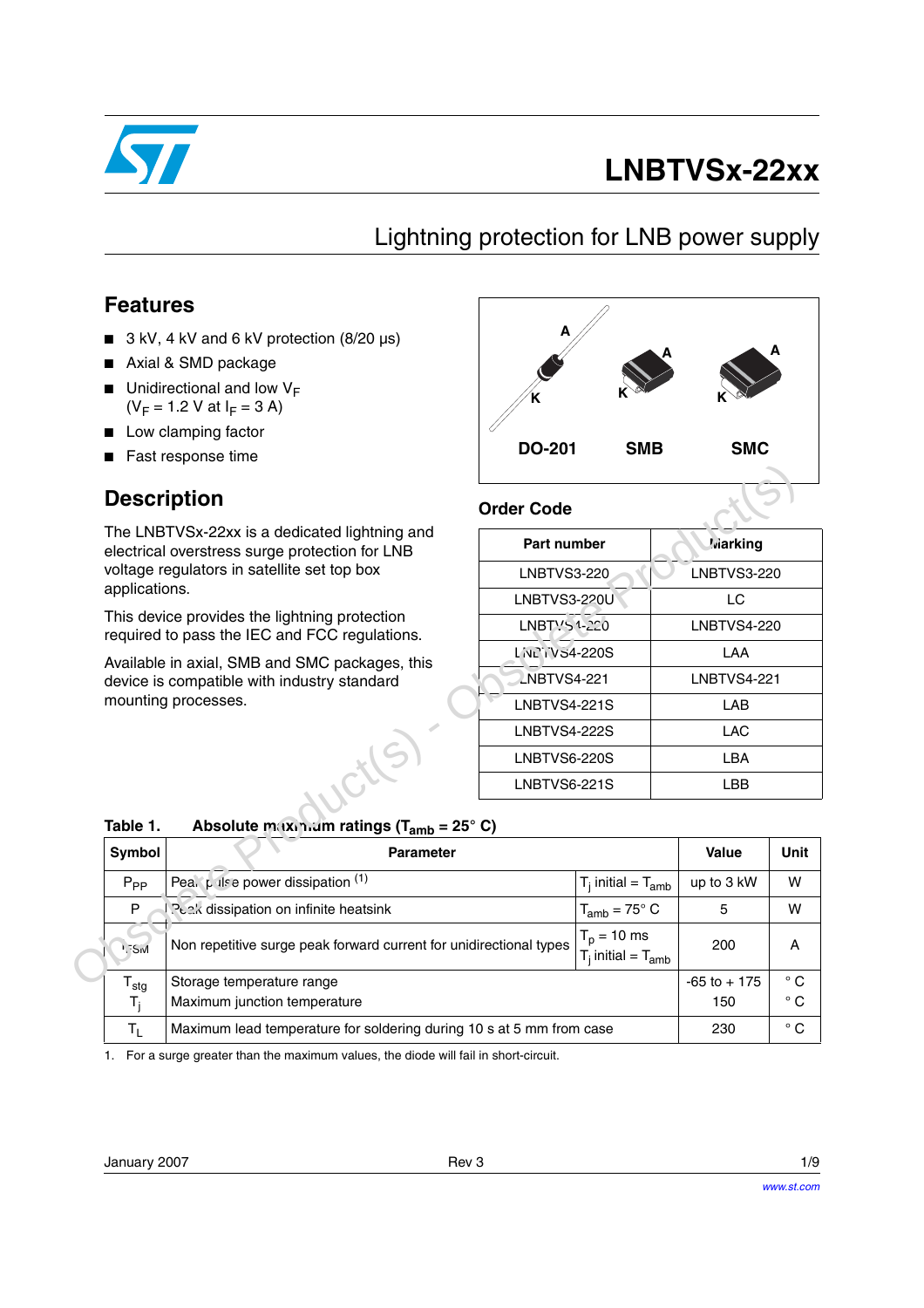### **1 Characteristics**

#### **Table 2. Thermal resistance**

| Symbol         | <b>Parameter</b>                                          | Package    | <b>Value</b> | Unit          |
|----------------|-----------------------------------------------------------|------------|--------------|---------------|
| $R_{th (j-l)}$ | Junction to leads                                         | DO-201     | 20           | $\degree$ C/W |
| $R_{th (j-a)}$ | Junction to ambient on printed circuit $L_{lead} = 10$ mm | DO-201     | 75           | $\degree$ C/W |
| $R_{th (j-l)}$ | Junction to case                                          | <b>SMB</b> | 20           | $\degree$ C/W |
| $R_{th (j-a)}$ | Junction to ambient on printed circuit                    | <b>SMB</b> | 100          | $\degree$ C/W |
| $R_{th (j-l)}$ | Junction to case                                          | <b>SMC</b> | 20           | $\degree$ C/W |
| $R_{th (j-a)}$ | Junction to ambient on printed circuit                    | <b>SMC</b> | 75           | $\degree$ C/W |

| Table 3. | Electrical characteristics ( $T_{amb}$ = 25° C) |  |
|----------|-------------------------------------------------|--|
|----------|-------------------------------------------------|--|

| Symbol            | <b>Parameter</b>                            |  |
|-------------------|---------------------------------------------|--|
| $V_{\text{BR}}$   | Breakdown voltage                           |  |
| l <sub>RM</sub>   | Leakage current $@V_{BM}$                   |  |
| V <sub>RM</sub>   | Stand-off voltage                           |  |
| $V_{CL}$          | Clamping voltage                            |  |
| I <sub>PP</sub>   | Peak pulse current                          |  |
| $R_{I/O}$         | Series resistance between<br>Input & Output |  |
| C <sub>line</sub> | Input capacitance per line                  |  |
| ΙF                | Forward current                             |  |
| ۷ <sub>F</sub>    | Forward voltage                             |  |



| Symbol                     |                                             |              |                         | <b>Parameter</b> |                  |              |    |                        |                                     |     |                     |                                         |                          |            |  |
|----------------------------|---------------------------------------------|--------------|-------------------------|------------------|------------------|--------------|----|------------------------|-------------------------------------|-----|---------------------|-----------------------------------------|--------------------------|------------|--|
| $V_{\text{BR}}$            | Breakdown voltage                           |              |                         |                  |                  |              |    |                        |                                     |     |                     |                                         |                          |            |  |
| $I_{\rm RM}$               | Leakage current @ V <sub>RM</sub>           |              |                         |                  |                  |              |    |                        |                                     | IF. |                     |                                         |                          |            |  |
| V <sub>RM</sub>            | Stand-off voltage                           |              |                         |                  |                  |              |    |                        |                                     |     |                     |                                         |                          |            |  |
| $V_{CL}$                   | Clamping voltage                            |              |                         |                  |                  |              |    |                        |                                     |     |                     |                                         |                          |            |  |
| I <sub>PP</sub>            | Peak pulse current                          |              |                         |                  |                  |              |    |                        | <b>VCL VBR VRM</b>                  |     | $V_F$<br><b>IRM</b> |                                         | ► V                      |            |  |
| $R_{I/O}$                  | Series resistance between<br>Input & Output |              |                         |                  |                  |              |    |                        |                                     |     | lR.                 |                                         |                          |            |  |
| $\mathrm{C}_{\text{line}}$ | Input capacitance per line                  |              |                         |                  |                  |              |    |                        |                                     |     | <b>IPP</b>          |                                         |                          |            |  |
| IF.                        | Forward current                             |              |                         |                  |                  |              |    |                        |                                     |     |                     |                                         |                          |            |  |
| $V_F$                      | Forward voltage                             |              |                         |                  |                  |              |    |                        |                                     |     |                     |                                         |                          |            |  |
|                            |                                             |              |                         |                  |                  |              |    |                        |                                     |     |                     |                                         |                          |            |  |
| <b>Type</b>                |                                             |              | $I_{RM}$ @ $V_{RM}$     |                  | $V_{BR}$ @ $I_R$ |              |    | $P_{PP}$<br>10/1000 µS | $V_{CL}$ @ $I_{pp}$<br>$10/1000$ us |     |                     | $V_{CL}$ @ $I_{pp}$<br>8/20 µs $^{(1)}$ | $\alpha\mathsf{T}$       | C          |  |
|                            |                                             | <b>Max</b>   |                         | Min              | <b>Typ</b>       | <b>Max</b>   |    |                        | <b>Max</b>                          |     | <b>Max</b>          |                                         | <b>Max</b>               | <b>Typ</b> |  |
| <b>Unidirectional</b>      |                                             | $\mu$ A      | $\overline{\mathbf{V}}$ | V                | $\mathbf v$      | v            | mA | W                      | $\mathbf v$                         | A   | $\mathbf v$         | A                                       | $10^{-4}$ / $^{\circ}$ C | pF         |  |
| <b>LNBTVS3-220</b>         |                                             | Ť            | 20                      | 22               | 23.1             | 24.2         | 1  | 1500                   | 33.2                                | 45  | 35                  | 250                                     | 9.6                      | 3000       |  |
| LNBTVS3-220U               |                                             | $\mathbf{1}$ | 20                      | 22               | 23.1             | 24.2         | 1  | 1500                   | 33.2                                | 45  | 35                  | 250                                     | 9.6                      | 3000       |  |
| <b>LNBTVS4-220</b>         |                                             | 1            | 20                      | 22               | 23.1             | 24.2         | 1  | 1800                   | 33.2                                | 55  | 35                  | 331                                     | 9.6                      | 3500       |  |
| <b>LNBTVS4-220S</b>        |                                             | $\mathbf{1}$ | 20                      | 22               | 23.1             | 24.2         | 1  | 1800                   | 33.2                                | 55  | 35                  | 331                                     | 9.6                      | 3500       |  |
| <b>LNBTVS4-221</b>         |                                             | $\mathbf{1}$ | 20                      | 22               | 23.1             | 24.2         | 1  | 2000                   | 33.2                                | 60  | 32                  | 331                                     | 9.6                      | 5500       |  |
| <b>LNBTVS4-221S</b>        |                                             | $\mathbf{1}$ | 20                      | 22               | 23.1             | 24.2         | 1  | 2000                   | 33.2                                | 60  | 32                  | 331                                     | 9.6                      | 5500       |  |
|                            |                                             |              |                         |                  |                  |              |    |                        | 33.2                                | 90  | 30                  | 331                                     |                          | 6000       |  |
| <b>LNBTVS4-222S</b>        |                                             | 1            | 20                      | 22               | 23.1             | 24.2         | 1  | 3000                   |                                     |     |                     |                                         | 9.6                      |            |  |
| <b>LNBTVS6-220S</b>        |                                             | $\mathbf{1}$ | 20                      | 22               | 23.1<br>23.1     | 24.2<br>24.2 | 1  | 3000                   | 33.2<br>33.2                        | 90  | 35                  | 500                                     | 9.6                      | 6000       |  |

1. IEC 61000-4-5 R = 12  $\Omega$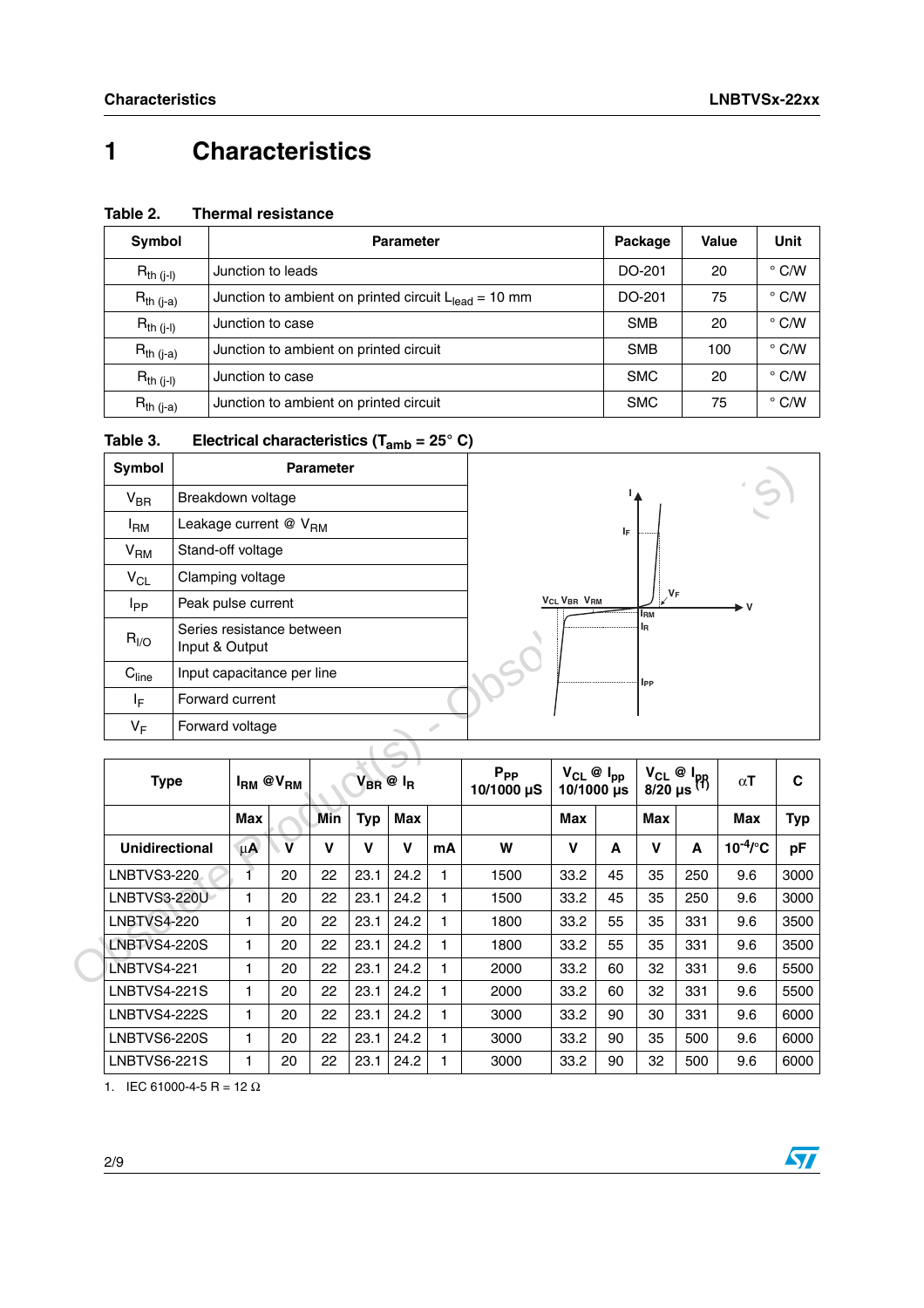

**Figure 1. Surge test examples at +4 kV - IEC 61000-4-5 - with series resistor of 12** Ω

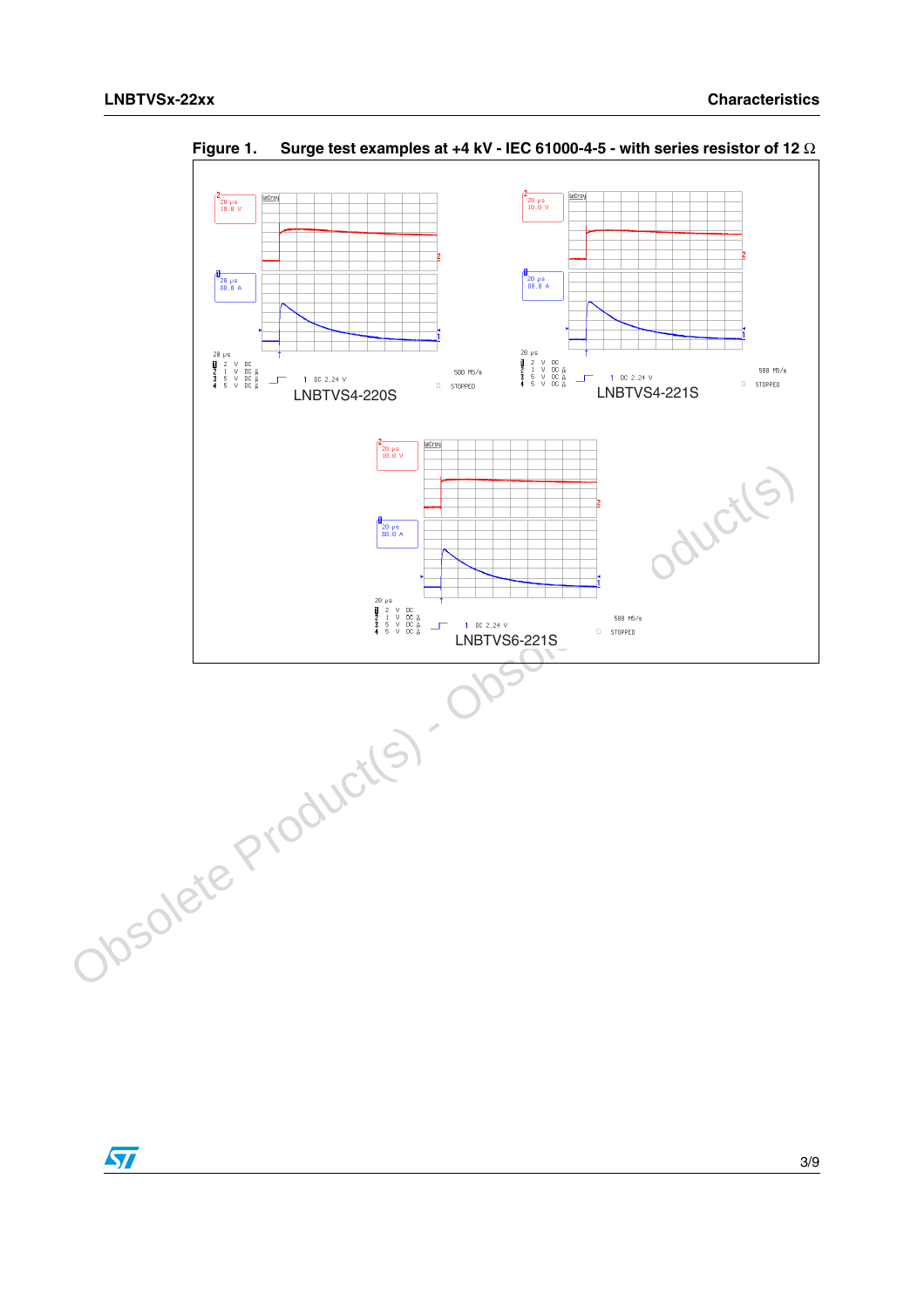### **2 Application**





#### **Table 4. Optimized fit to ST voltage regulators**

| ${}^{12}C$<br><b>ADDR</b><br><b>DSQIN</b><br>Table 4. | <b>DETIN</b><br>Tone<br>22 kHz<br>LNBTVSx-22xx<br>Detector<br>Oscill<br><b>DSQOUT</b><br>⊤<br>Optimized fit to ST voltage regulators |
|-------------------------------------------------------|--------------------------------------------------------------------------------------------------------------------------------------|
| <b>LNB voltage regulators</b>                         | <b>Recommended lightning protections</b>                                                                                             |
| LNBP20, LNBP11x, LNBP8/9                              | LNBTVS3-220/x, LNBTVS4-220/x, LNBTVS6-220S, LNBTVS6-221S                                                                             |
| LNBS21, LNBP21                                        | LNBTVS4-222S, LNBTVS6-221S                                                                                                           |
| LNBH21, LNBH221,<br>LNBH22, LNBEH21,<br>LNBEH221      | LNBTVS4-220/x, LNBTVS4-221/x, LNBTVS6-221S                                                                                           |
| LNBH23, LNBH24                                        | LNBTVS4-221/x, LNBTVS4-222S, LNBTVS6-221S                                                                                            |
| <b>SOlete</b> P                                       |                                                                                                                                      |

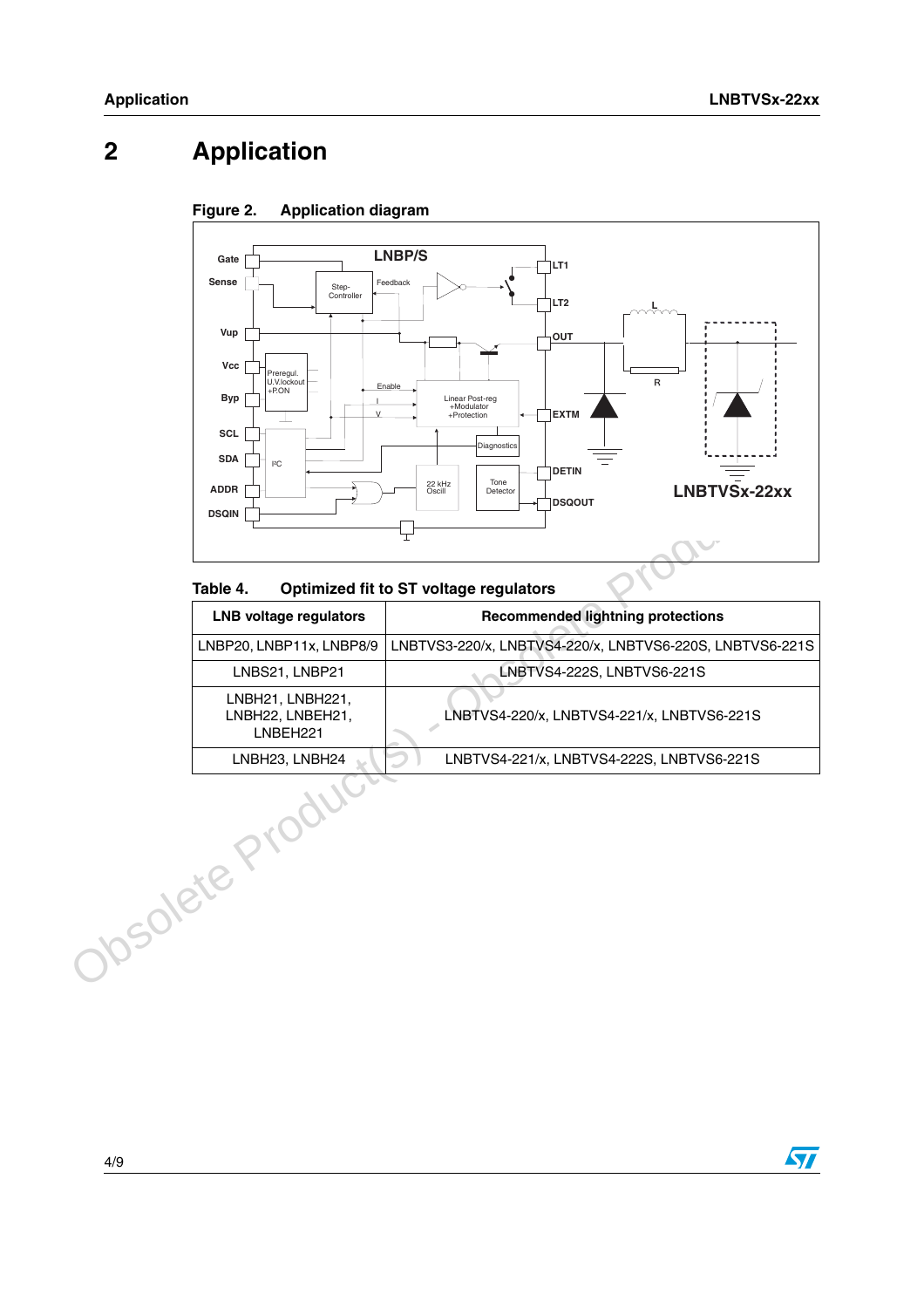### **3 Ordering information scheme**



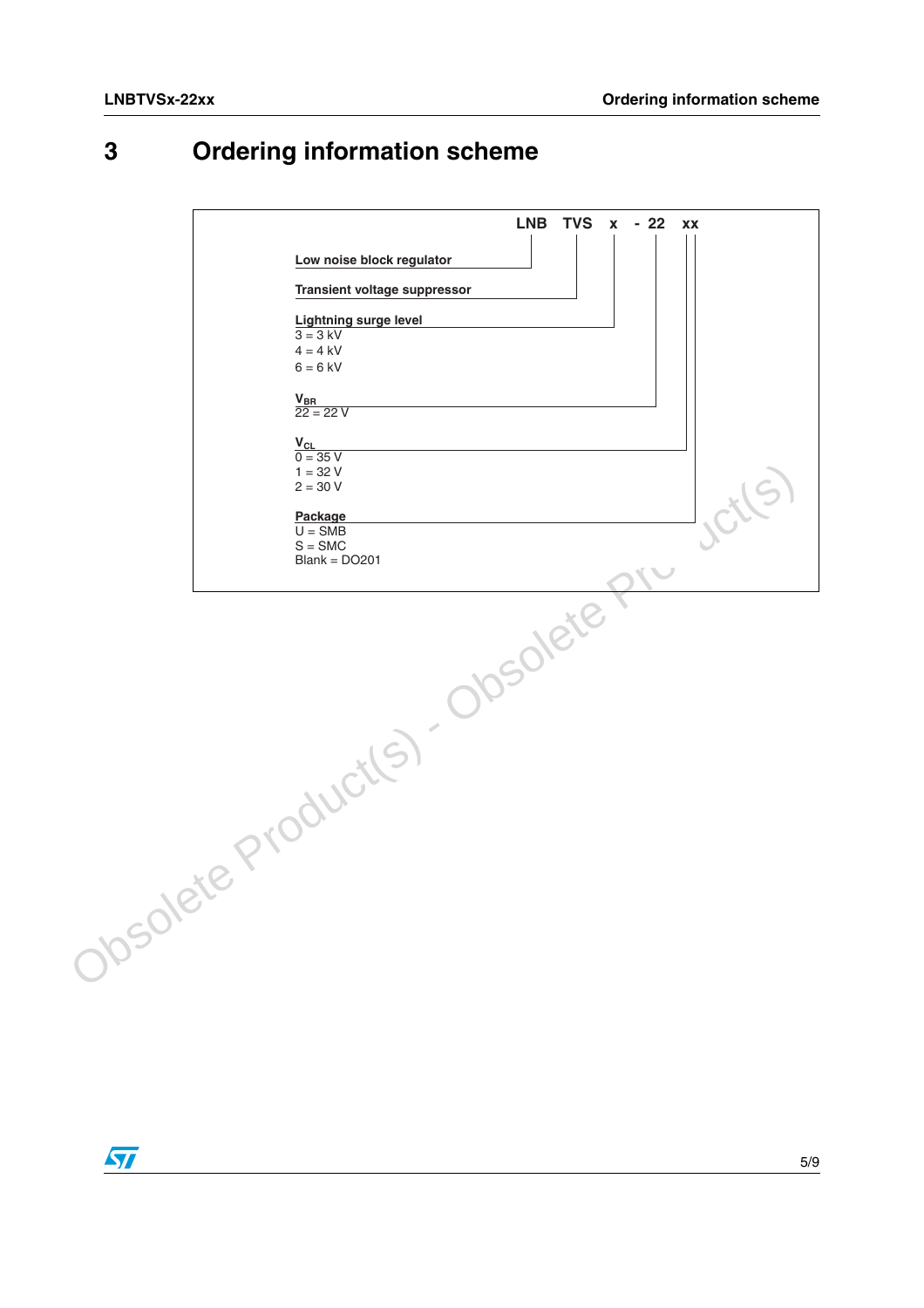### **4 Package information**

Epoxy meets UL 94, V0

#### Table 5. **SMC package dimensions**



#### **SMC footprint (dimensions in mm)**



 $\sqrt{2}$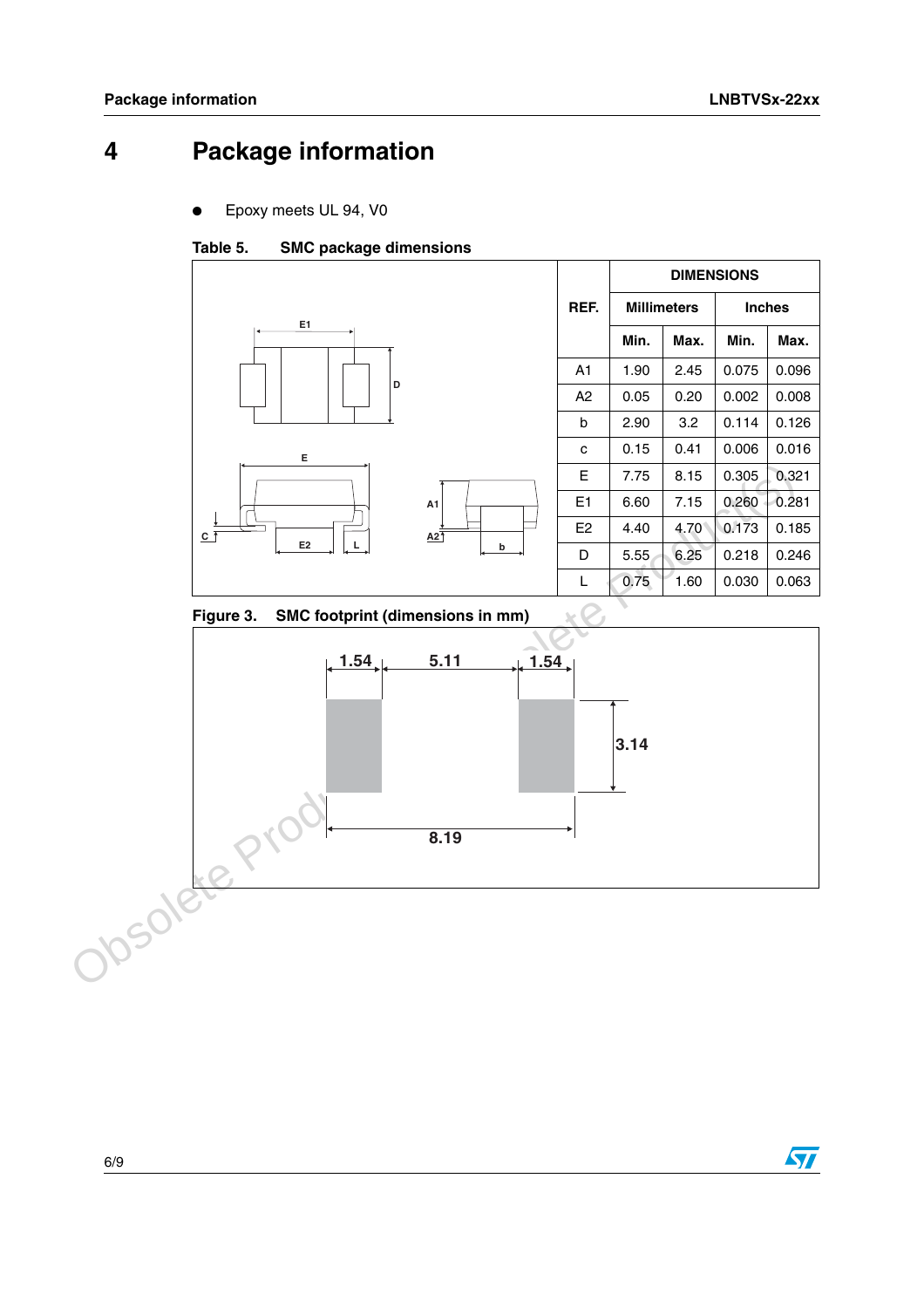Table 6. **SMB package dimensions** 



**Figure 4. SMB footprint (dimensions in mm)**



Table 7. **Table 7. DO-201 package dimensions**

|             |      | <b>DIMENSIONS</b> |                    |               |       |  |
|-------------|------|-------------------|--------------------|---------------|-------|--|
| B<br>в<br>А | REF. |                   | <b>Millimeters</b> | <b>Inches</b> |       |  |
|             |      | Min.              | Max.               | Min.          | Max.  |  |
| ØD<br>ØC    | A    | 8.5               | 9.5                | 0.335         | 0.374 |  |
|             | B    | 25.4              |                    |               |       |  |
|             | ØС   | 4.8               | 5.3                | 0.189         | 0.209 |  |
|             | ØΒ   | 0.96              | 1.06               | 0.038         | 0.042 |  |

In order to meet environmental requirements, ST offers these devices in ECOPACK® packages. These packages have a lead-free second level interconnect. The category of second level interconnect is marked on the package and on the inner box label, in compliance with JEDEC Standard JESD97. The maximum ratings related to soldering conditions are also marked on the inner box label. ECOPACK is an ST trademark. ECOPACK specifications are available at: www.st.com.

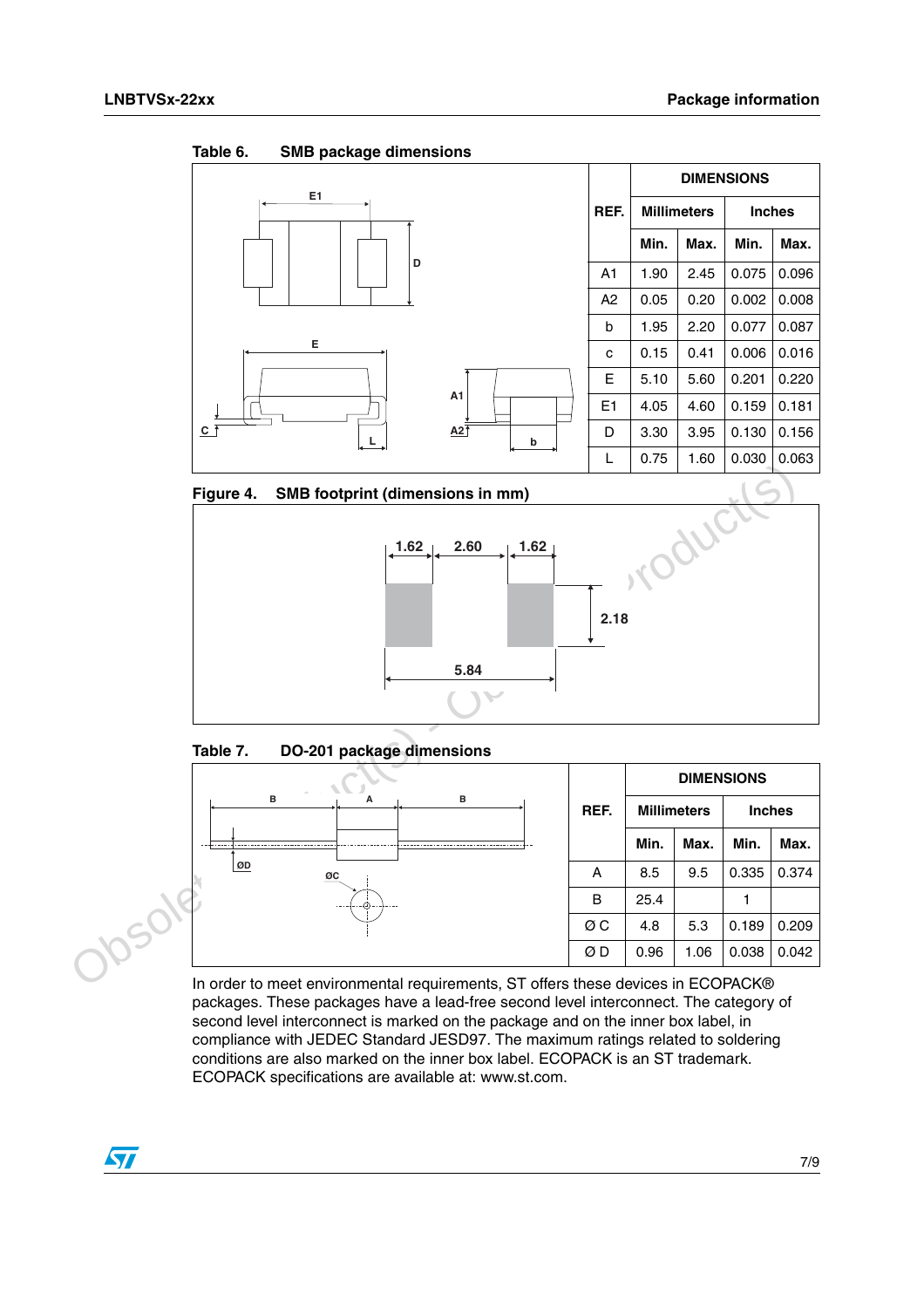## **5 Ordering information**

| Part number                       | <b>Marking</b>     | Package    | Weight  | <b>Base qty</b> | <b>Delivery</b><br>mode |  |  |  |
|-----------------------------------|--------------------|------------|---------|-----------------|-------------------------|--|--|--|
| <b>LNBTVS3-220</b>                | LNBTVS3-220        | DO-201     | 0.83    | 600             | Amopack                 |  |  |  |
| LNBTVS3-220U                      | LC                 | <b>SMB</b> | 0.107   | 2500            | Tape and reel           |  |  |  |
| <b>LNBTVS4-220</b>                | <b>LNBTVS4-220</b> | DO-201     | 0.83    | 600             | Amopack                 |  |  |  |
| LNBTVS4-220S                      | <b>LAA</b>         | <b>SMC</b> | 0.245   | 2500            | Tape and reel           |  |  |  |
| LNBTVS4-221                       | LNBTVS4-221        | DO-201     | 0.83    | 600             | Amopack                 |  |  |  |
| <b>LNBTVS4-221S</b>               | LAB                | <b>SMC</b> | 0.245   | 2500            | Tape and reel           |  |  |  |
| <b>LNBTVS4-222S</b>               | <b>LAC</b>         | <b>SMC</b> | 0.245   | 2500            | Tape and reel           |  |  |  |
| LNBTVS6-220S                      | <b>LBA</b>         | <b>SMC</b> | 0.245   | 2500            | Tape and reel           |  |  |  |
| LNBTVS6-221S                      | LBB                | <b>SMC</b> | 0.245   | 2500            | Tape and reel           |  |  |  |
| ·Oduct<br><b>Revision history</b> |                    |            |         |                 |                         |  |  |  |
| <b>Dota</b>                       | <b>Dovicion</b>    |            | Chananc |                 |                         |  |  |  |

### **6 Revision history**

|                | <b>LNBTVS6-221S</b>     | <b>LBB</b>      | <b>SMC</b>                                                                                                                                                           | 0.245          | 2500 | Tape and reel |  |  |
|----------------|-------------------------|-----------------|----------------------------------------------------------------------------------------------------------------------------------------------------------------------|----------------|------|---------------|--|--|
| 6              | <b>Revision history</b> |                 |                                                                                                                                                                      |                | WC   |               |  |  |
|                | <b>Date</b>             | <b>Revision</b> |                                                                                                                                                                      | <b>Changes</b> |      |               |  |  |
|                | 30-Sep-2005             | 1.              | First release                                                                                                                                                        |                |      |               |  |  |
|                | 10-Apr-2006             | $\overline{2}$  | Reformatted to current standard. Corrected peak pulse power<br>dissipation for LNBTVS6-220S in Table 2. Corrected footprint<br>dimensions for SMC and SMB packages.  |                |      |               |  |  |
|                | 29-Jan-2007             | 3               | Added surge test examples in Figure 1. Added Table 4. Optimized fit<br>to ST voltage regulators. Added cathode bar indicators in package<br>illustrations on page 1. |                |      |               |  |  |
| <b>soleter</b> |                         |                 |                                                                                                                                                                      |                |      |               |  |  |